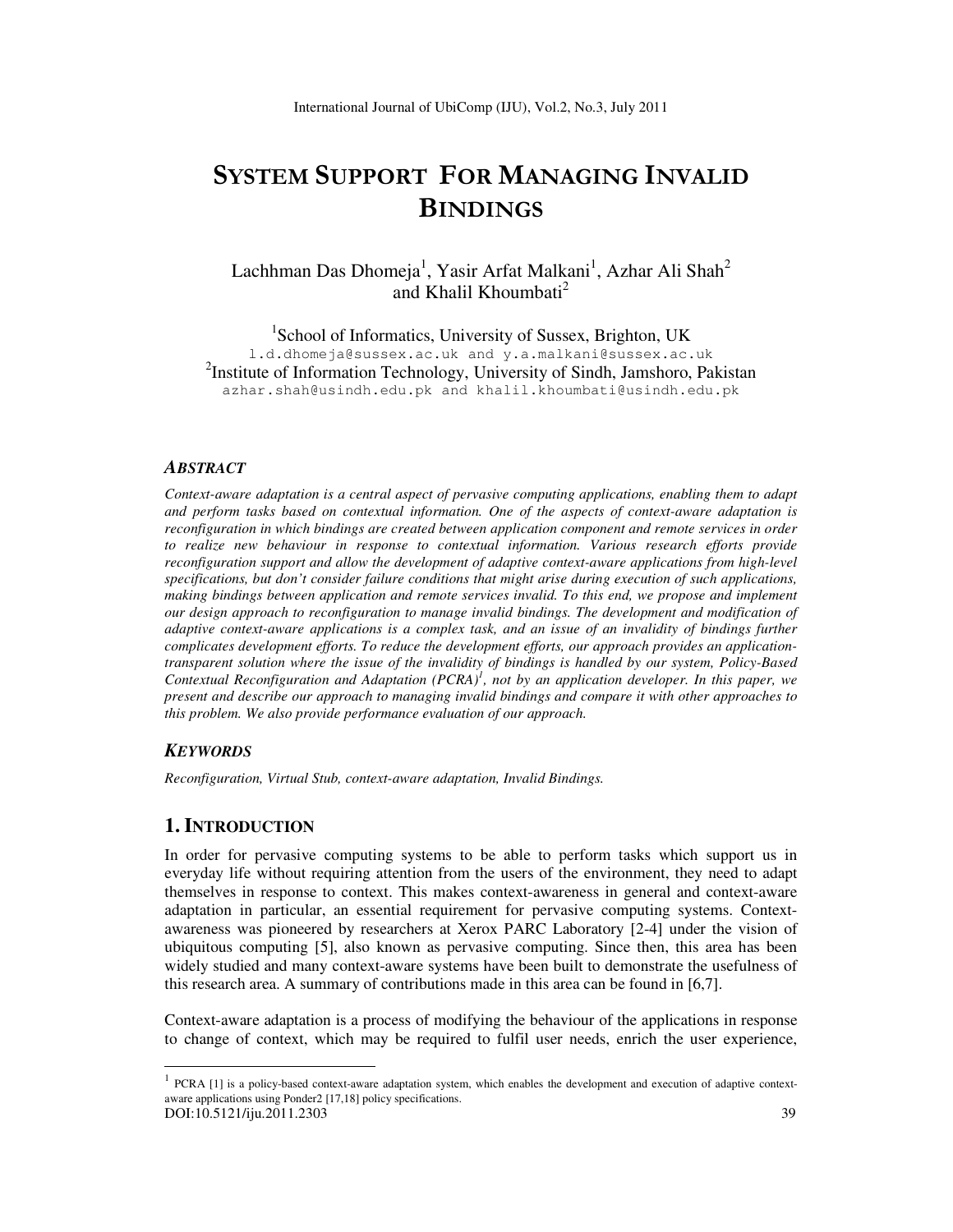address inherent limitations of mobile technology (such as varying network quality, limited battery life, small screen size), etc.

Context-aware adaptation may involve restructuring or reconfiguring the software components of the applications to realize new behaviour in response to context. This can be achieved by discovering service(s) based on context and binding them to application components. For example, a user may want to have her messages displayed or printed to the nearest rendering device to her location. This requires discovering a device based on the location of the user and binding to it, and then sending messages to the bound device. As another example, application reconfiguration may be used to enrich the experience of a mobile user by providing her with a service of interest with respect to her changed location without requiring any cooperation from her. For instance, when the user is standing near a cinema, a movie information service could send information about the movies being exhibited in that cinema.

Context-aware adaptation may also involve modifying the application behaviour through the modification of the behaviour of the component/service in response to context. For example, in a simple home lighting scenario the light service may be modified to adjust the light value to some user-preferred value based on the user's activity. As another example, a video service may be modified to serve a text version of the content instead of audio / video content in response to a drop in network bandwidth.

Our primary research objective has been to provide a broader scope of adaptation and a high-level programming model to enable the development and execution of diverse adaptive context-aware applications, hence the design and development of PCRA. However, various failure conditions can arise during the execution of such applications, making bindings between application and bound services invalid and so require support to update them. The bindings may become invalid due to many reasons, such as sudden non-availability of the bound service (due to power failure at the hosting device where the bound service is running), or the bound service has been moved to some other location over the network for load-balancing purposes, or it has been moved closer to the entity accessing the bound service in order to save bandwidth.

Adaptive context-aware applications are complex to develop, maintain and modify, and the issue of managing these binding failures further complicates development efforts. In order to reduce the complexity involved in developing, maintaining and modifying adaptive context-aware applications, we propose to relieve an application developer from the responsibility for managing invalid bindings and to delegate this to our system, PCRA. To this end we propose and implement a design approach to reconfiguration to manage invalid bindings, which is integrated within PCRA. Other features of PCRA such as contextual reconfiguration support, contextual adaptation support and seamless caching support of virtual stub for improved performance are out of scope of this paper. In this paper we only focus on PCRA's reconfiguration support for handling the issue of invalidity of bindings.

 The remainder of this paper is organised as follows. Section 2 provides background. Section 3 presents a high-level architecture of PCRA and briefly describes its parts. Section 4 presents and describes our approach to managing invalid bindings. Section 5 provides performance evaluation of our approach. Section 6 compares our approach to related work. Finally, section 7 concludes the paper.

# **2. BACKGROUND**

An adaptive context-aware application may fail to function correctly due to failures in locating the required service during a reconfiguration process; or when the reconfiguration process successfully discovered a service and created a binding between the application and the found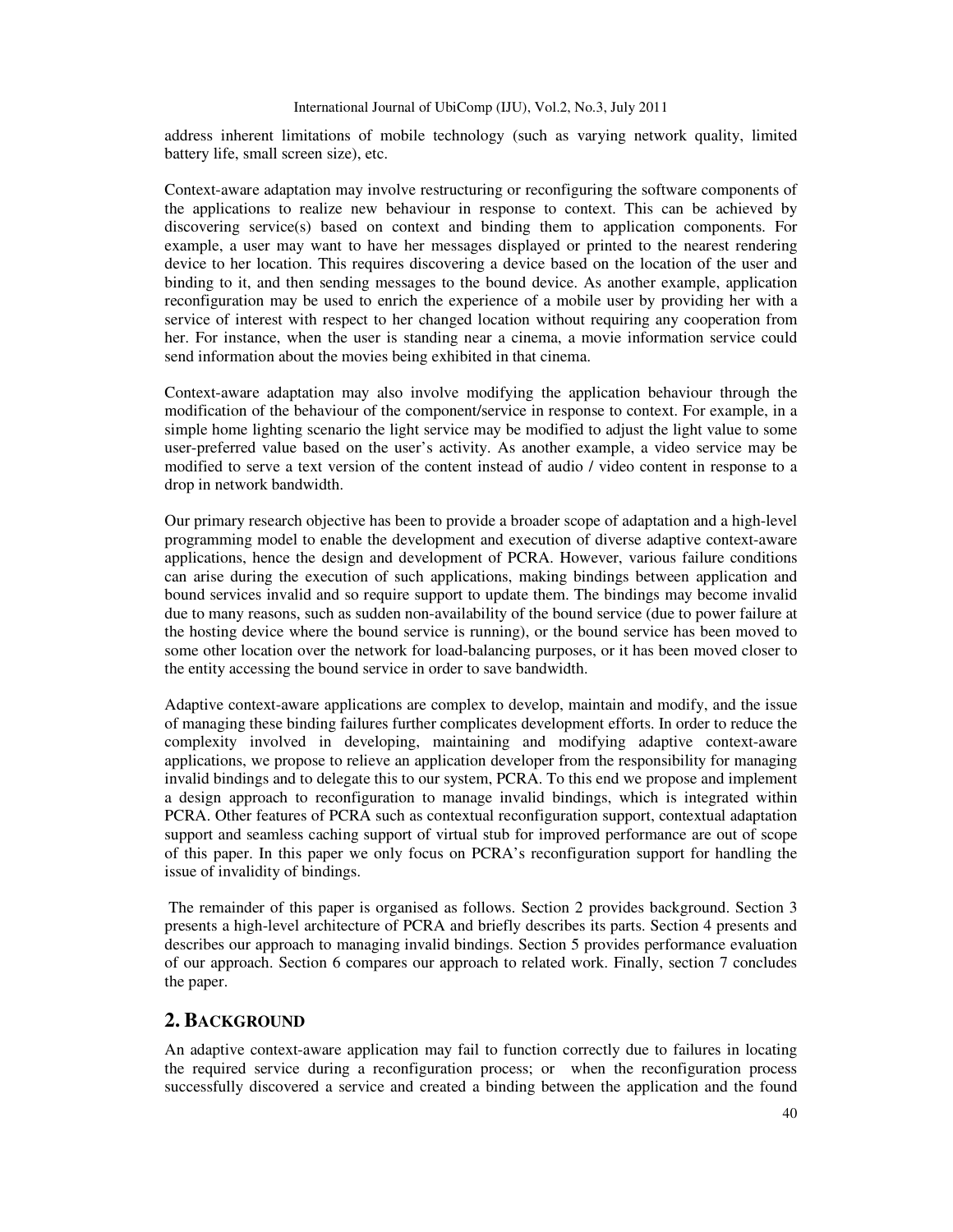service based on context, an interaction between an application component and the bound service can be affected due to network-induced problems, such as time-outs, temporary network failure or power failure at the hosting device where the bound service is running. When these kinds of network-induced problems occur, remote exceptions are generated. These are traditionally handled by having an exception handler at the client that would try to invoke bound service a few times, and if it does not succeed it would attempt to discover a new service. The problem of power failure at the hosting device where the bound service is running is different because the bound service becomes unavailable, causing the binding to become invalid. The binding is said to be invalid when the reference (real proxy/stub) to the bound service becomes invalid. Even if the power of the hosting device is restored and the same service is run again, the reference to the bound service obtained before the power failure is no longer valid, causing all the bindings to this service to become invalid. Any interaction with the service through an invalid stub would result in a remote exception being generated.

There are other situations that may cause bindings to become invalid, for an instance, when the bound service is moved to another location over a network for load-balancing purposes, or it has been moved closer to an entity accessing that bound service in order to improve service provisioning or to save bandwidth. In these situations a reference to the bound service becomes invalid upon its migration to a new location, causing all the bindings between software components and the moved service to become invalid. The above discussion shows that there are two primary causes of invalidating a binding: one is due to power failure at the hosting device where the bound service is running and other is the migration of a bound service to a new location. The solution to this problem requires updating the invalid reference to the bound service. This problem can be solved by any of two design approaches: (1) the client itself must be responsible for handling this issue. When the bound service becomes unavailable or is migrated, the old reference to this service is no longer valid and if the client uses invalid reference to this service, an exception will be thrown. The client has to handle the exception, for example, updating the reference and repeating the call. (2) The system must be responsible for handling this issue where updating a reference is carried out by the system. In the former, the burden is on the client and such reconfiguration is not application transparent, while in the latter it is done by the system and such a reconfiguration is application transparent.

There are various research efforts focusing on this issue and provide system level approach to maintain a reference with a moving object, for an instance, [8, 9]. Other systems that provide application transparent support for managing references upon component migration or replacement include [10, 11]. There are other research efforts that provide high-level programming model for developing adaptive context-aware applications also consider failure conditions causing binding to become invalid, and these include [12, 13]. We also advocate and propose system level approach to managing invalid bindings and suggest a design approach, in which a system component, virtual stub (discussed later) is responsible for updating an invalid binding.

The concept of the virtual stub, also called smart proxy in the literature has been used as a design component to address various issues, and some of the research efforts that make use of this component include [11, 14, 15, 16]. The virtual stub/smart proxy wraps the real proxy of the remote service and provides more functionality than the real proxy does (forwarding remote calls from a client to remote service), depending on the requirements of the system. For example, it may be required to perform client-side validation before calling actual methods of a target object; it may be desirable to perform client-side caching to save the remote calls; it may be desirable that in case of any remote exception the client should not handle the exception, but instead smart proxy, so that the client is free to deal with real requirements of the applications, etc. Other additional responsibilities performed by the smart proxy may include performing security (e.g. not giving access to certain remote objects according to IP address) and load-balancing.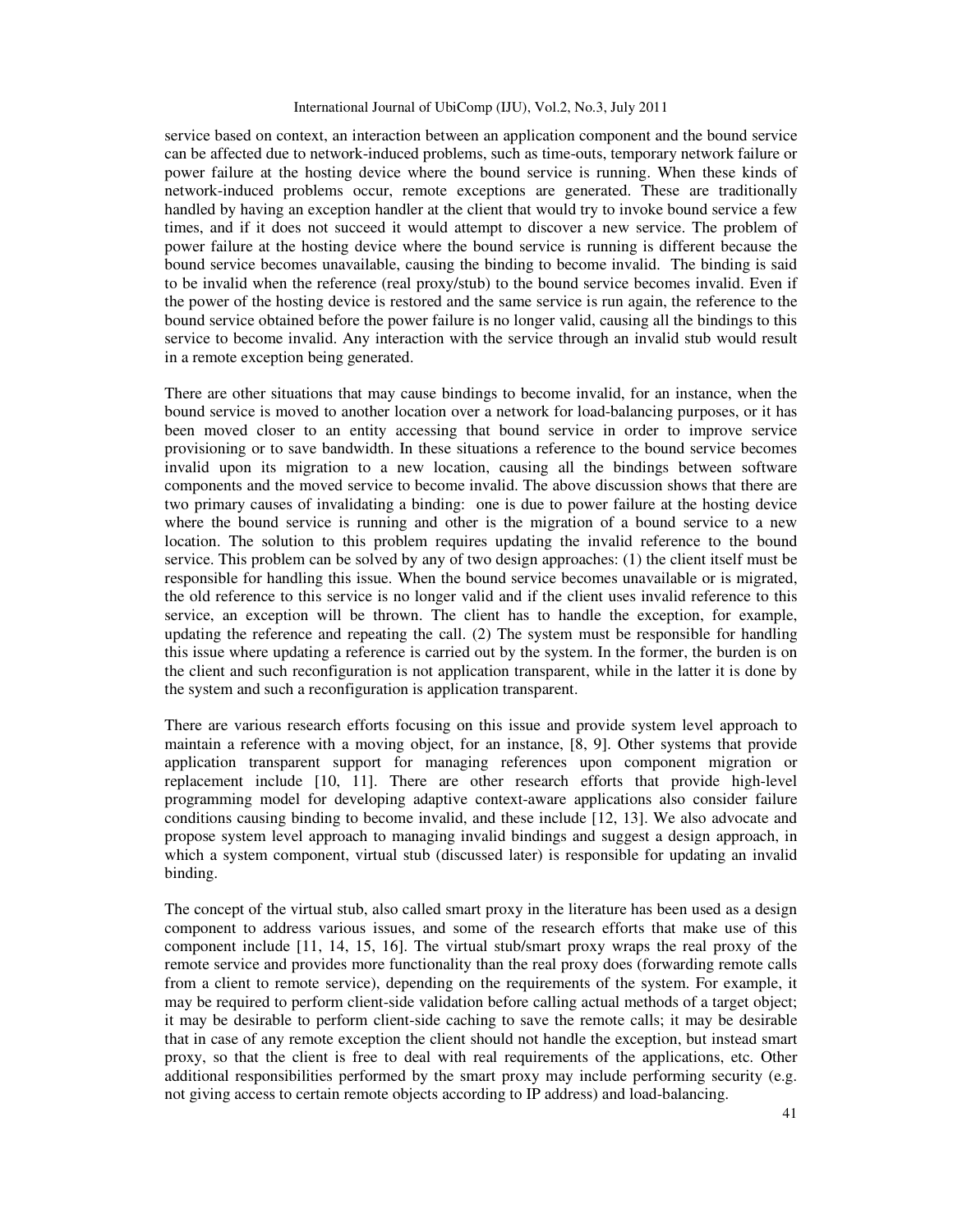In our approach to updating invalid bindings, the virtual stub is also used as a design component which is responsible for performing reconfiguration to update bindings when bindings become invalid. Reconfiguration support to manage invalid bindings is integrated within PCRA and in order to be able to describe our approach, we first briefly present and describe a high-level architecture of PCRA.

# **3. HIGH-LEVEL DESIGN OF PCRA**

PCRA is a policy-based context-aware adaptation system, which enables the development and execution of adaptive context-aware applications using Ponder2 policy specifications in which a policy is specified declaratively in an ECA (Event-Condition-Action) format. The overall architecture of PCRA is comprised of three parts as shown below in figure-1: the Ponder2 System, our Reconfiguration and Adaptation Infrastructure (RAI) and Java RMI.



Figure-1: High-level System Architecture of PCRA

# **3.1 Ponder2 System**

Ponder2 [17, 18] is a re-design and re-implementation of Ponder [19], which is used by many in both academia and industry. Ponder2 is a light-weight, self-contained, extensible and scalable policy system for specifying and enforcing policies, which can be used at different levels of scale from small resource-constrained devices (e.g., PDA and mobile phones) to complex environments. Ponder2 provides the support for both obligation policies and authorization policies, and has Events, Policies, an Obligation Policy Interpreter, Authorization Policy Interpreter, Command Interpreter and Domain Service. Within PCRA, adaptive context-aware applications are developed by expressing adaptive behaviour of the applications using Ponder2 obligation policies.

## **3.2 Reconfiguration and Adaptation Infrastructure (RAI)**

Our main contribution within PCRA is the design and development of RAI, which provides reconfiguration support for managing invalid bindings in addition to other features such as runtime support for contextual reconfiguration, contextual adaptation and seamless caching support of virtual stubs for improved performance. This paper only focuses on RAI's reconfiguration support for managing invalid bindings, and description of other features of this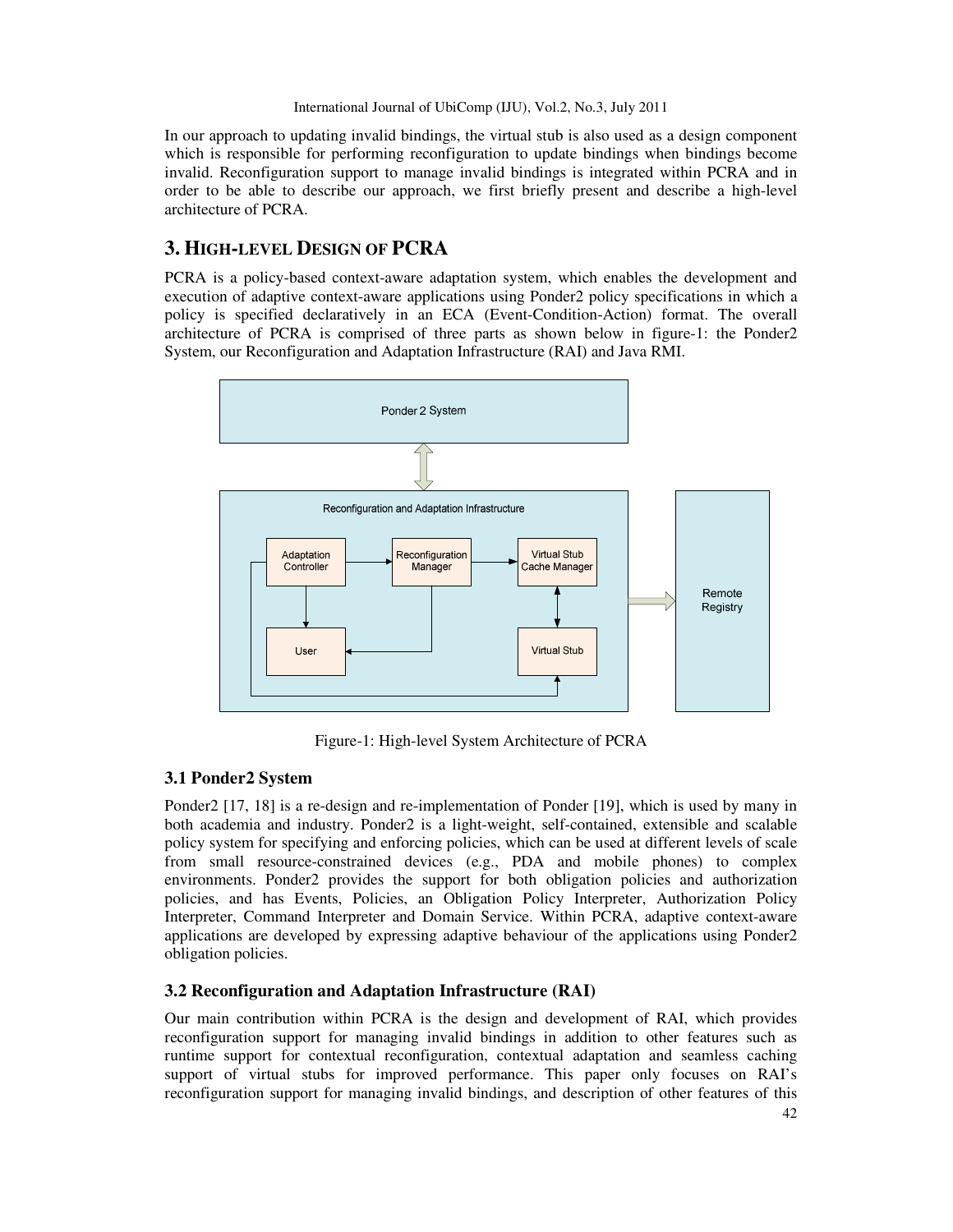infrastructure are out of the scope of this paper. The core design component of RAI which implements the support for managing invalid bindings is the virtual stub. However, in order to be able to demonstrate our approach to reconfiguration to recover from binding failures, a brief description of all RAI design components is given below.

# **3.2.1 Virtual Stub**

Virtual stub holds the real stub of the remote service and the binding to that service is created through its corresponding virtual stub. We shall see later how the bindings are created. An application component communicates with a bound service not directly by using a real stub of the bound service, but by using a virtual stub. Virtual stub receives remote calls from the clients and forwards them to the remote service that it is representing. In addition to forwarding remote calls, when the binding to the remote service which it represents becomes invalid for any reasons (for whatever reason), the virtual stub performs reconfiguration to update invalid binding. We describe our approach in section 4.

# **3.2.2 User Component**

This component models the users of the environment and holds bindings to remote services. Among other functionality, this component also saves the user preferences for various services and includes code through which the user can set or customize her preferences dynamically. We describe later how bindings are created between the user instance and the remote services based on context.

# **3.2.3 Reconfiguration Manager**

This component is responsible for creating bindings to remote services based on context. When a context event occurs, the appropriate policy would be triggered. The policy would interact with the reconfiguration manager to perform reconfiguration, creating bindings between the user instance and remote services. The other component that reconfiguration manager interacts with in creating bindings is the Virtual Stub Cache Manager, which is discussed next.

# **3.2.4 Virtual Stub Cache Manager**

This component implements the functionality for seamless caching support of virtual stubs for improved performance, one of the features of RAI. In addition to this, it works hand-in-hand with reconfiguration manager in process of creating bindings to remote services. During the binding process, the reconfiguration manager communicates with the virtual stub cache manager and asks for virtual stubs for each of remote services. In response to this, the virtual stub performs lookup to discover the real proxy for each of remote services, creates an instance of a virtual stub for each of the services and initializes it with the corresponding real proxy, caches all virtual stubs and then hand them to reconfiguration manager. When the reconfiguration manager has received the virtual stubs, it hands them to the user instance.

Once the user instance has the virtual stubs, this means that the bindings have been created between the user instance and the remote services. This completes the creation of bindings between the user of the environment and the remote services based on context. From above binding process, it can be noted that the virtual stub wraps the real proxy of the remote service, and the binding to that service is through its corresponding virtual stub.

## **3.2.5 Adaptation Controller**

This design component provides the implementation of contextual adaptation support, one of the features provided by RAI. This component responds to adaptation policies and performs adaptation in terms of modifying the behaviour of the service. As the binding to the service is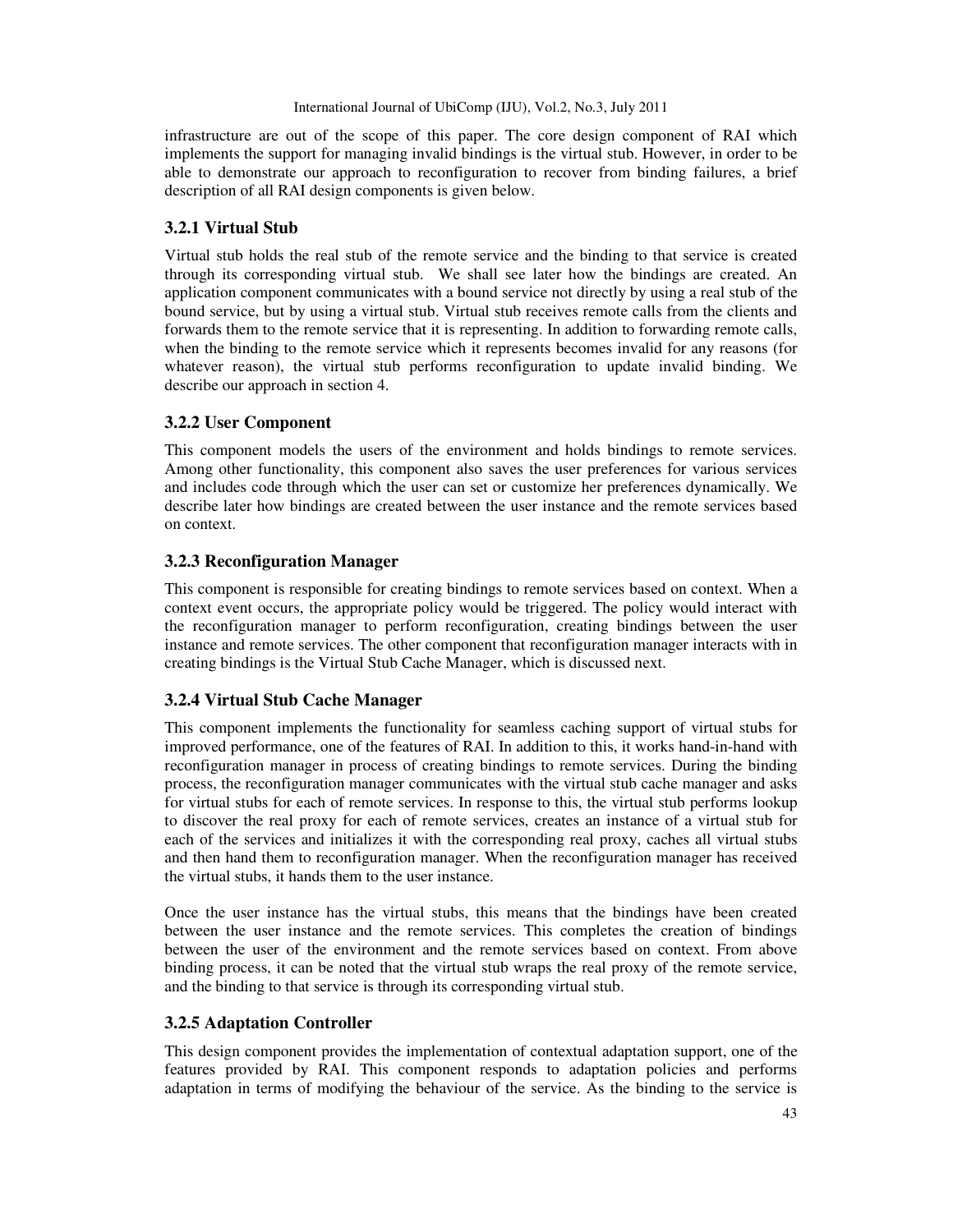represented by its corresponding virtual stub, the adaptation controller communicates with the service through its virtual stub and adapts the behaviour of the bound service through parameter adjustments.

## **3.3 RMI**

RMI is a distributed middleware that provides the means for developing remote services and remote method communication between these services and their clients. Within PCRA, remote services are developed using RMI and registered in RMI registry. As a part of binding process, these services are discovered and bound to based on context. To adapt the behaviour of these services, their methods are invoked using RMI protocol.

All three parts of the overall architecture work together to provide the system, PCRA, in which adaptive context-aware applications can be developed using polices. As can be noted from above discussion, PCRA architecture provides infrastructure for specifying and enforcing policies via Ponder2 system, and also provides a broader support of adaptation (contextual reconfiguration, contextual adaptation) and the support for reconfiguration to recover from invalid bindings through our RAI. All the developer or end user is required to do for developing adaptive contextaware application is to express binding policies and adaptation policies in Ponder2 specifications.

## **4. OUR APPROACH TO MANAGING INVALID BINDINGS**

In section 3.2 we briefly described all design components of our RAI, including the virtual stub. The key to our approach is the use of virtual stub as a design component, which implements the support for reconfiguration to recover from invalid bindings. Virtual stub in RAI as discussed in section 3.2.1, in addition to forwarding remote calls to the remote service, has an additional responsibility of performing reconfiguration to recover from binding failures. As discussed in background section, various situations might arise during the execution of adaptive context-aware applications, causing bindings to remote services to become invalid. In all these situations, the real proxy of the bound service becomes invalid, causing all the bindings to this service to become invalid.

Figure-2 demonstrates our approach and figure-3 shows the partial code of virtual stub. In our approach to reconfiguration for managing bindings, when the binding becomes invalid due to any of these reasons and a method call is made on an invalid reference, an exception is thrown and caught by the virtual stub. In response to the exception, the virtual stub immediately performs the reconfiguration to update the invalid reference and repeats the call.



Figure-2: Reconfiguration to manage bindings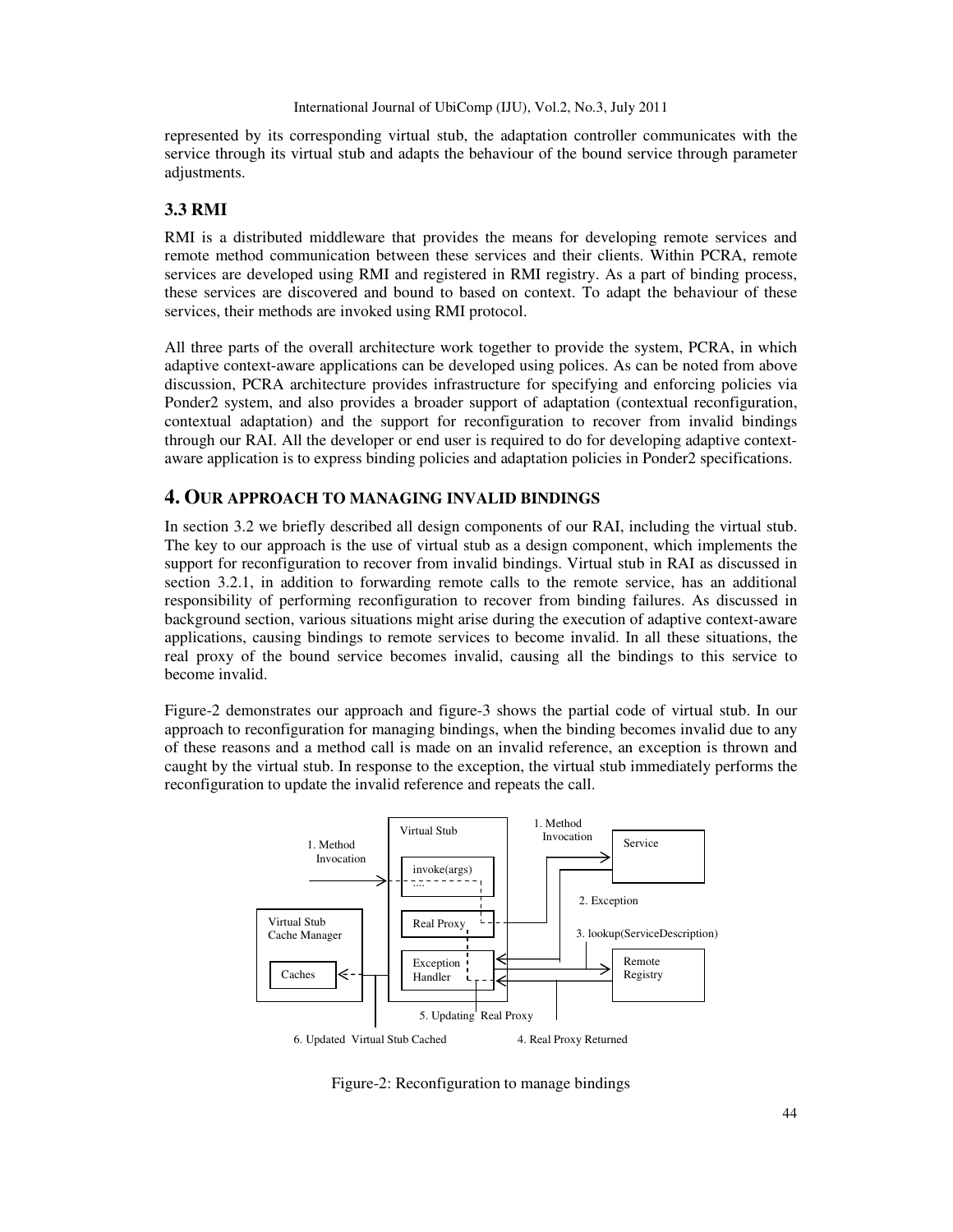International Journal of UbiComp (IJU), Vol.2, No.3, July 2011

```
1. public class VirtualStub implements Serializable {
2.
3. Remote r = null;
4. String serviceItholds;
5<sub>l</sub>6. …………
7. …………
8.
9. void invokeMethod(String methodName, String arg) {
10.
11. Class[] partypes;
12. remoteref= r.getClass();
13. if(Test.isInteger(arg)){
14. partypes=new Class[]{Integer.TYPE};<br>15. parameter=(Object)Integer.valueOf(a
15. parameter=(Object)Integer.valueOf(arg);<br>16. else{
         16. }else{
17. partypes=new Class[]{String.class};<br>18. parameter = (Object)arg;
            parameter = (Object) arg;19. }
20.
21. try {
22.
23. Method method = remoteref.getMethod(methodName,partypes);<br>24. method.invoke(r,parameter);
            method.invoke(r, parameter);
25. } catch (InvocationTargetException e) {
26. invalidReference();
27. this.invokeMethod(methodName, arg);
28. }
29. …………
30.31.32 }
33.
34. void invalidReference(){<br>35. // does lookup, updates
         // does lookup, updates invalid reference, and caches it.
36. try {
37. r=Naming.lookup(serviceItholds);
38. VirtualStubCache.virtualStub_Table.put(serviceItholds,<br>39. VirtualStubCache.serializeVirtualStubIntoString(this))
          VirtualStubCache.serializeVirtualStubIntoString(this));
40.
41. } catch (RemoteException e1) {
42.
43. }
44. …………
45. …………
46. …………
47. }
48. }
```
Figure-3: Partial source code of virtual stub

As a result of a remote method call (figure 3, line 24) on the invalid proxy, the exception is thrown, which is caught by virtual stub (figure 3, line 25). As a response, the virtual stub performs the following actions.

- It invokes its invalidreference() (figure 3, line 26), which performs a remote lookup (figure 3, line 37) to obtain a new copy of the real proxy and the invalid proxy is replaced by new one, thus updating the invalid reference.
- The virtual stub Cache Manager still has the virtual stub saved which contains invalid proxy. The virtual stub communicates with the virtual stub cache manager and sends a copy of itself (figure 3, line 39), which now contains the updated proxy. The virtual stub cache manager replaces the old copy with new one into cache.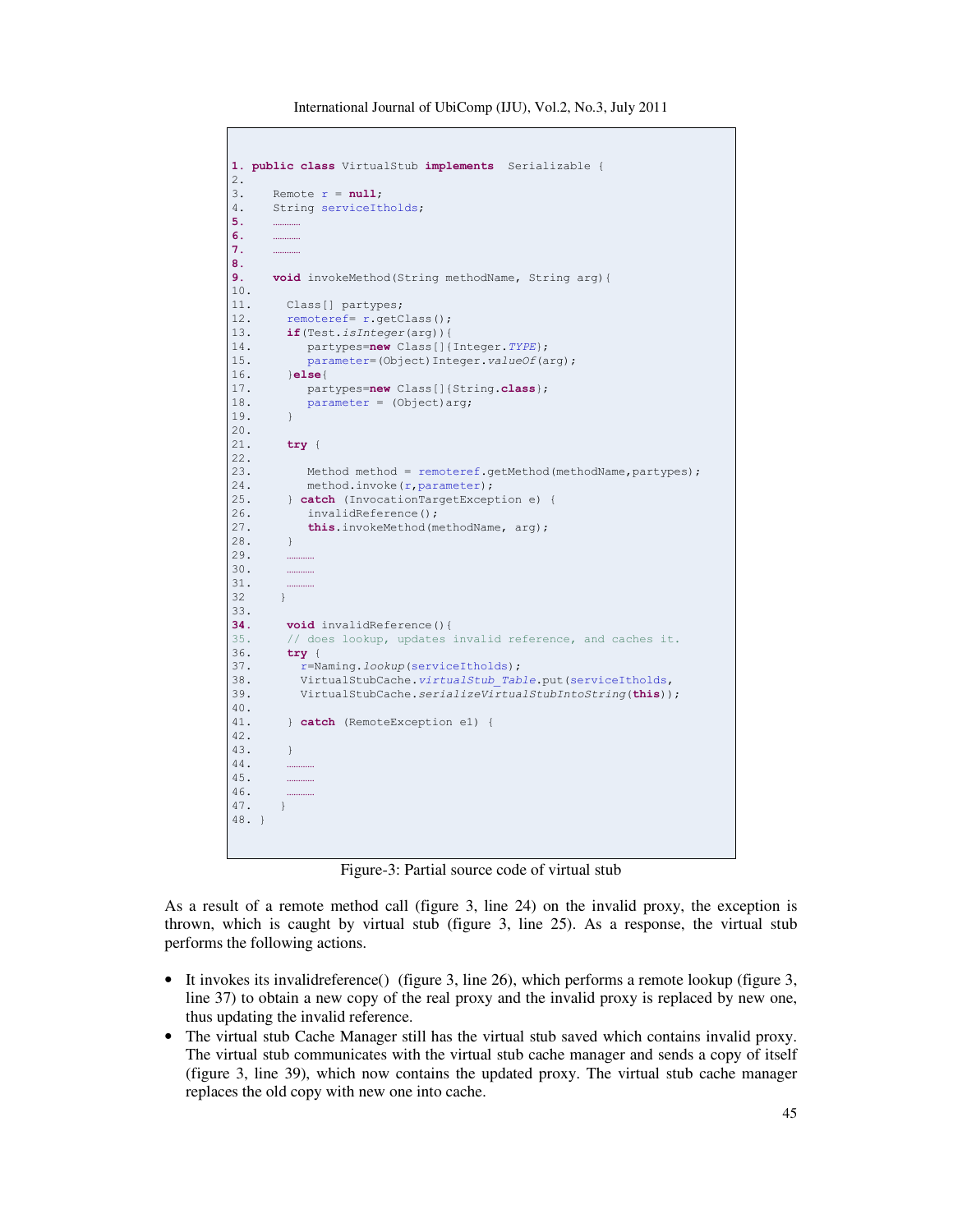• It then repeats the remote call (figure 3, line 27).

The message sequence diagram below (figure-4) captures the sequence of messages involved in reconfiguration to recover from binding failure.



Figure-4: Message sequence diagram for reconfiguration to manage invalid bindings

# **5. PERFORMANCE EVALUATION**

To study the cost of our approach to managing invalid bindings, we have conducted two tests. In test 1 we measure the reconfiguration time to manage invalid binding under a local setting, while in test2, the reconfiguration time is measured in a distributed setting. Reconfiguration time is a time taken by PCRA to update the invalid binding and then to repeat the call on the bound service. This time is measured from the point when exception is received by the virtual stub in response to a call on an invalid proxy of remote service held by the virtual stub until a new copy of the proxy is obtained and the call is repeated on the bound service. Figure-5 shows sequence diagram for reconfiguration time.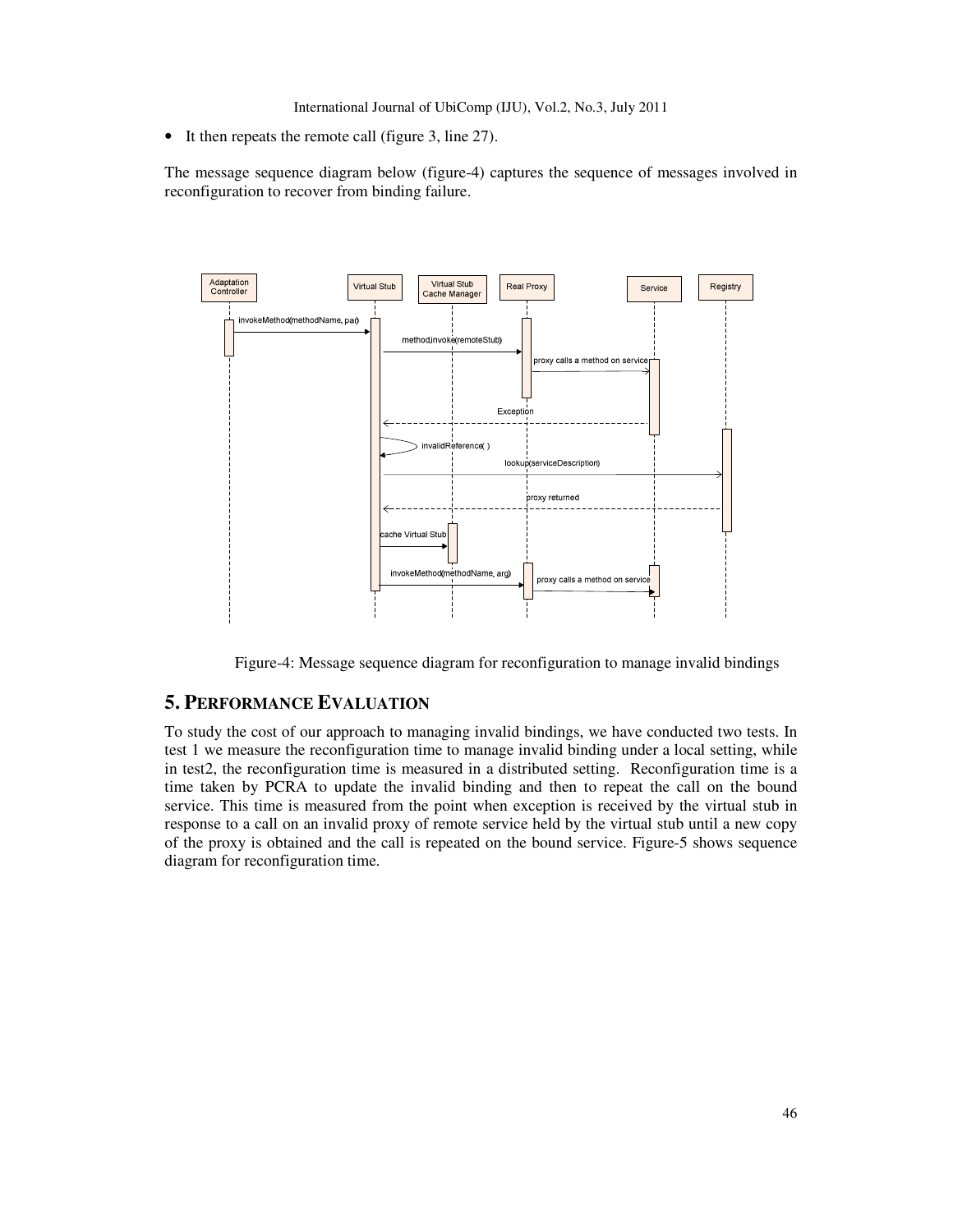International Journal of UbiComp (IJU), Vol.2, No.3, July 2011



Figure-5: Sequence diagram of reconfiguration time

As can be noted from above figure, reconfiguration time involve a lookup time, time taken to cache an updated copy of virtual stub and the time taken by a repeated remote method call.

#### **5.1 Test environment**

We conducted tests under both a local setting and a distributed setting. For these tests we used two machines of the same specifications - Intel Pentium (4) 1.8 GHz and 256 RAM. Both machines were running Windows XP and used JDK 1.5. The JDK 1.5 or above is the requirement for running PCRA. In the local setting, PCRA (Ponder2 system and Reconfiguration and Adaptation Infrastructure (RAI)), RMI registry, remote services were running on the same machine.

In a distributed setting, two machines of the same specifications (mentioned above) were connected through a 100-Mbit Ethernet. PCRA (Ponder2 and reconfiguration and adaptation infrastructure) were running on one machine, while a RMI registry and remote services were running on other machine.

#### **5.2 Test Results**

Below we present the results obtained from the tests under the local setting and distributed setting.

## **5.2.1 Local Setting**

**Test 1:** Reconfiguration time in local setting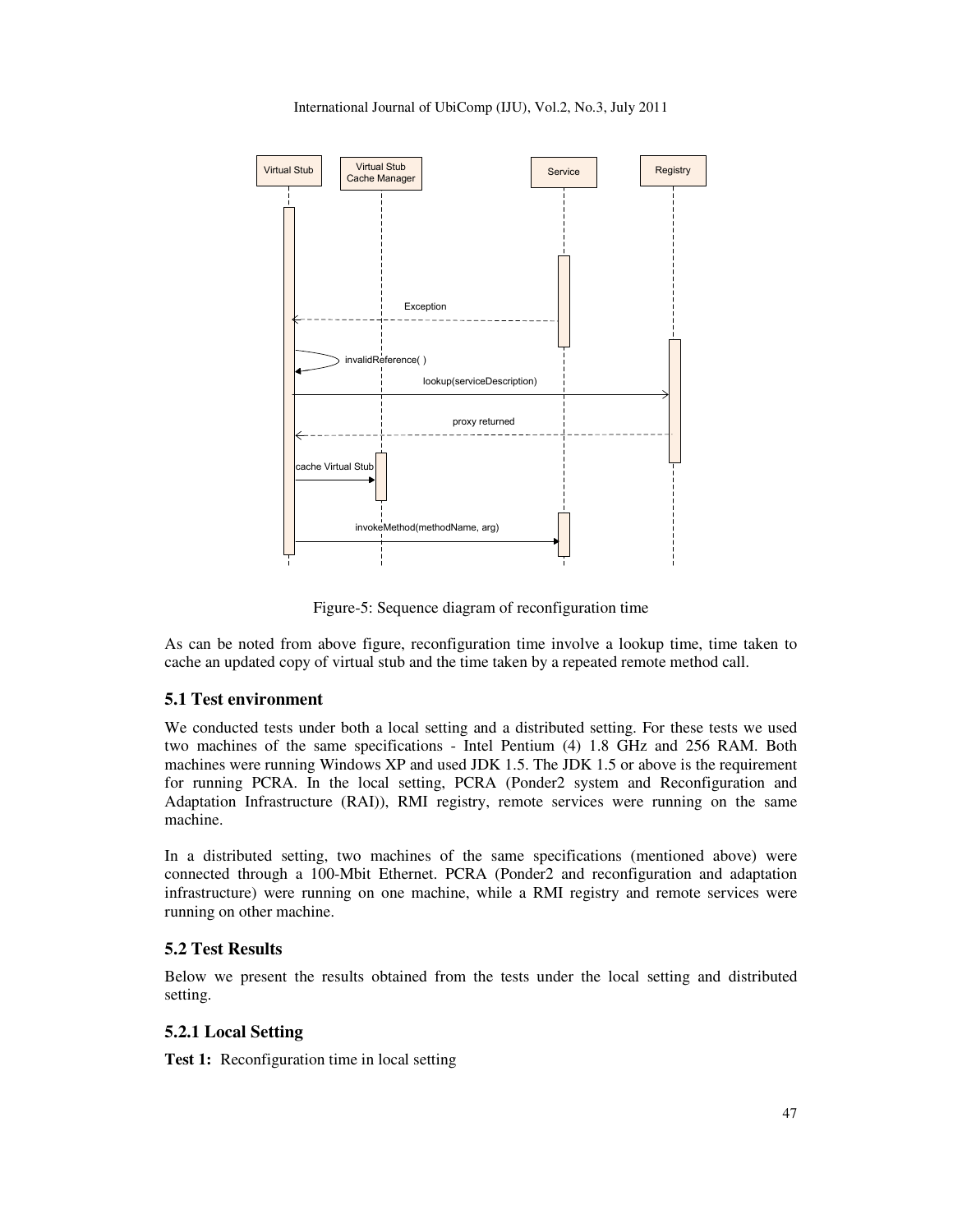In local setting, PCRA (Ponder2 and RAI), RMI registry and remote service all were running on the same machine in three separate processes. As discussed in section 2, one of the reasons for the binding to become invalid is a power failure on the host machine where the bound service is running. After the power of the hosting device is restored and the bound service is run again, the proxy of the bound service obtained before the power failure is no longer valid, resulting in all the bindings to this service to become invalid. We simulated this power failure situation by closing the process under which remote services were running and then restarting. We ran a follow me service hypothetical example scenario (one of the example scenarios we have tested on PCRA, and for detailed description and its source code see section 4.1.2.2 in [1]) on PCRA in which a binding to a printer service or screen service is created based on context (location of the user). After the binding to printer service / screen service was created, we closed the windows where printer service and screen service were running and then restarted. This invalidated the binding, hence any call on the printer service / screen service resulted in an exception being thrown. We measured reconfiguration time from the point exception was received until binding was updated (by discovering the same service again and updating the invalid proxy) and then the call on the bound service was repeated. The test case was performed 20 times.

#### **Test 2:** Reconfiguration time in distributed setting

In distributed setting, PCRA (Ponder2 and RAI) was running on one machine, while RMI registry and remote services were running on other machine where both were running in separate processes. To measure the reconfiguration time the process running the remote services was closed and then restarted, and this process was repeated 20 times.

**Results:** The reported reconfiguration time for test 1 is an average time in local setting, while reported reconfiguration time for test 2 is an average time in a distributed setting. Both times are presented graphically in figure-6.



Figure-6: Reconfiguration time in local setting and distributed setting

 As discussed before, reconfiguration time involves lookup time, time taken to cache an updated copy of virtual stub and a repeated remote call. This means a total reconfiguration time taken by PCRA to manage invalid bindings is a sum of these three times. The two times, lookup time and a repeated method call provide largest contributions to reconfiguration time as these are remote calls and the remote call is at least 1000 times slower than a local call.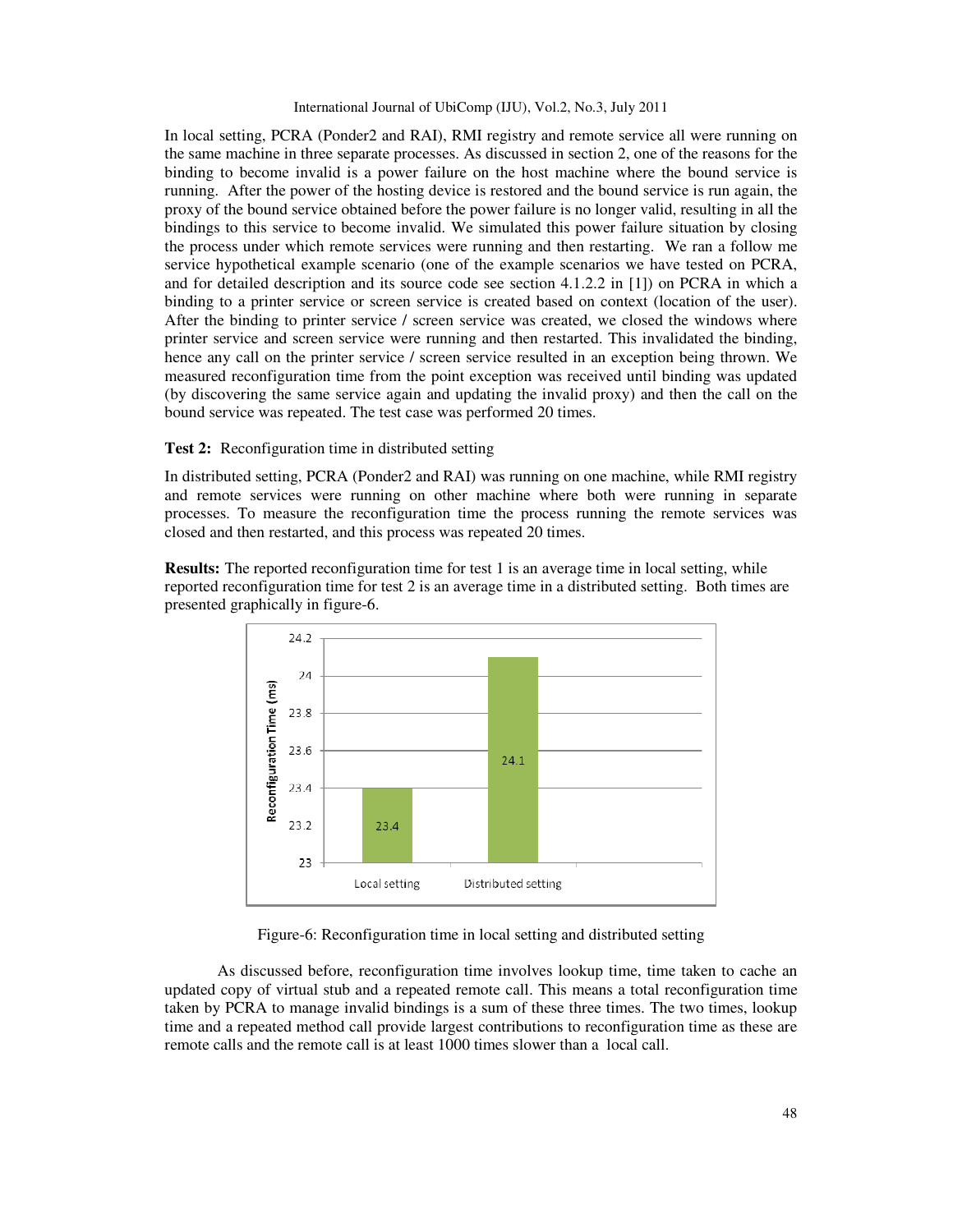## **6. COMPARATIVE ANALYSIS**

In this section, we provide comparative analysis of our approach to other approaches to the same problem. In [12], the authors identify various failure conditions and robustness issues that can arise in context-aware pervasive computing applications and provide application-level recovery mechanisms. However, we only focus on binding failures that affect an interaction between an application and the bound service. The binding failures can be caused by either power-failure problems, or migration or replacement of the bound service. Although they handle various failure conditions and hence their solution is comprehensive, their solution is not application transparent. In contrast, our reconfiguration approach to managing bindings is application transparent.

Most of the current mobile frameworks use a system level approach to maintain a reference with a moving target object and they normally solve this problem with one of the two approaches. The first approach is to continuously maintain a valid reference to the moving target using a tracking mechanism as done in [8,9]. The tracker is a forwarding pointer. Upon the migration of a component to other location, the system creates a tracker in the old place. The method calls are forwarded to the moved target object by that tracker. While this approach provides an application transparent mechanism to always maintain a valid reference to the moved component, it is costly in two respects: (1) the system must create a tracker in the old place and (2) the method calls are first received by the tracker and then forwarded to the moved object. The second approach is to rebind the reference to the relocated object each time a method of the target object is called so that the reference to the moved target is always valid. This approach is very costly from the system performance point of view because each time the target method is called, a lookup operation is performed and this is very time consuming. In contrast, our approach does not suffer from these system performance issues.

Other systems that provide application transparent support for managing references upon component migration or replacement include [10,11]. These systems use a system design component called a virtual stub/smart proxy that holds/wraps the real proxy of the target component. An interaction between the application component and target object takes place through the virtual stub/smart proxy. In an attempt to call a method on an invalid reference, the virtual stub/smart proxy performs reconfiguration to update the invalid reference, thus providing an application transparent reconfiguration. In [10], the smart proxy catches an exception generated by an attempt to invoke a method on a target object which has since been replaced, and attempts to update the reference by looking up the replacement object in a naming service. In [11], a virtual stub updates the invalid reference when asked by the system or in response to an exception, generated by an attempt to invoke a method call on the target object which has since been moved or replaced. Our approach is similar to theirs in that our approach also uses a virtual stub and thus it is application transparent, but it is different in that the virtual stub reflectively invokes remote methods of the bound service. This allows having a generic virtual stub definition which can be used to wrap a real proxy to any remote service without knowing a remote interface implemented by the remote service. This means the same virtual stub definition is used for each unique remote service without the need for having the definition of each remote interface implemented by a remote service available locally. This results in a reduction in total amount of code.

### **7. CONCLUSION**

In this paper we have presented and described our reconfiguration approach to managing invalid bindings. The key design component of our approach was the virtual stub, which implemented most of the functionality of our approach. The binding to any service involved discovering a remote service and obtaining its real proxy, creating an instance of virtual stub and initializing it with the obtained real proxy and then handing virtual stub to the user instance. Any method call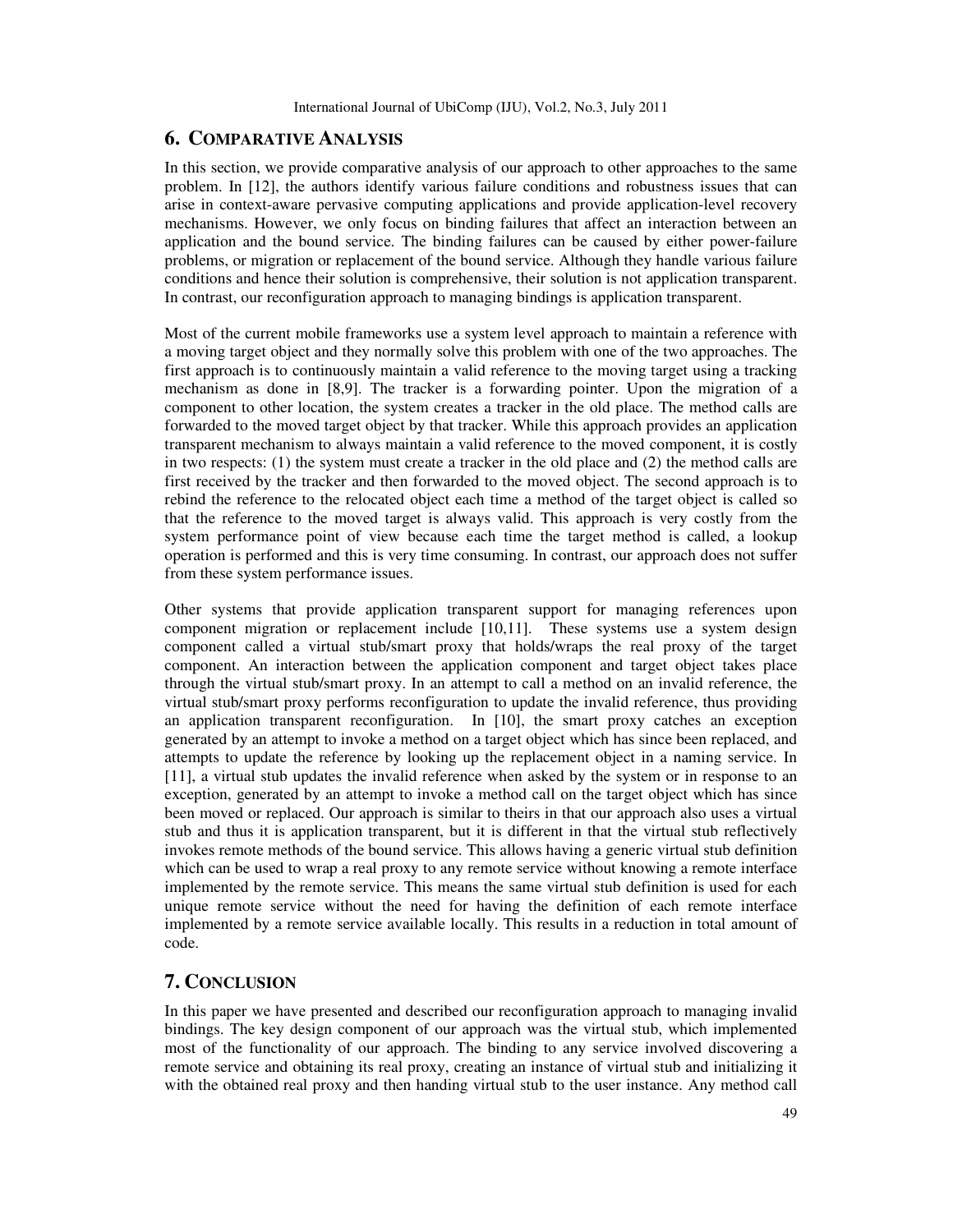to bound service through its corresponding virtual stub with an invalid proxy resulted in an exception thrown which was received by the virtual stub. In response to this exception, the virtual stub updated invalid binding (by discovering a new copy of real proxy and updating invalid proxy) and then repeated the call on the bound service. As invalid bindings are managed by the virtual stub, which is a system component, not by the application developer, our approach is an application transparent. As a result it contributes to reducing the development efforts for developing adaptive context-aware applications.

#### **REFERENCES**

- [1] Dhomeja, Lachhman " Supporting Policy-Based Contextual Reconfiguration and Adaptation in Ubiquitous Computing", Ph.D. Thesis, School of Informatics, University of Sussex, 2011.
- [2] R. Want, A. Hopper, V. Falcao, and J. Gibbons, "The Active Badge Location System", ACM Transactions on Information Systems, vol. 10 no.1, pp. 91-102, January 1992.
- [3] B. Schilit, M. Theimer, and B. Welch, "Customizing Mobile Applications", Proceedings of the USENIX Mobile and Location-Independent Computing Symposium, pp. 129-138, Cambridge, Massachusetts, August 1993.
- [4] B. Schilit and M. Theimer, "Disseminating Active Map Information to Mobile Hosts", IEEE Network, vol. 8, no. 5, pp. 22-32, 1994.
- [5] M. Weiser, "Some Computer Science Issues in Ubiquitous Computing", Communications of the ACM, vol.36, pp.75-85, 1993.
- [6] A. K. Dey and G. D. Abowd, "Towards a Better Understanding of Context and Context-Awareness", Proceedings of Workshop on The What, Who, Where, When, and How of Context-Awareness, Conference on Human Factors in Computing Systems, The Hague, The Netherlands, April 2000.
- [7] G. Chen and D. Kotz "A Survey of Context-Aware Mobile Computing Research" Dartmouth College Technical Report TR2000-381, November 2000.
- [8] O. Holder, I. Ben-Shaul, and H. Gazit, "System Support for Dynamic Layout of Distributed Applications", Proceedings of the 19th International Conference on Distributed Computing Systems, Austin, TX, USA, pp. 403-411, 1999.
- [9] G. Glass, "ObjectSpace Voyager Core Package Technical Overview", ObjectSpace, White Paper, 1999.
- [10] Z. Yu, I. Warren, and B. MacDonald, "Dynamic Reconfiguration for Robot Software", Proceedings of the 2006 IEEE International Conference on Automation Science and Engineering, Shanghai, China, pp. 292–297, 2006.
- [11] X. Chen and M. Simmons, "Extending RMI to Support Dynamic Reconfiguration of Distributed Systems", Proceedings of 22nd InternationalConference on Distributed Computing Systems, 2002.
- [12] D. Kulkarni and A. Tripathi, "Application-level Recovery Mechanisms for Context-Aware Pervasive Computing", IEEE Symposium on Reliable Distributed Systems, pp.13-22, 2008.
- [13] J. Robinson, "The Exploration and Design of a Language and Middleware Architecture Dedicated to Service Composition in a Pervasive Computing Environment", Ph.D. Thesis, School of Informatics, University of Sussex, June 2006.
- [14] N. Santos, P. Marques, and L. Silva, "A Framework for Smart Proxies and Interceptors in RMI", Proceedings of 15th International Conference on Parallel and Distributed Computing Systems, 2002.
- [15] R. Kapitza, M. Kirstein, H. Schmidt, and F. J. Hauck, "FORMI: An RMI Extension for Adaptive Application", Proceedings of the 4th Workshop on Reflective and Adaptive Middleware, New York, NY, USA, 2005.